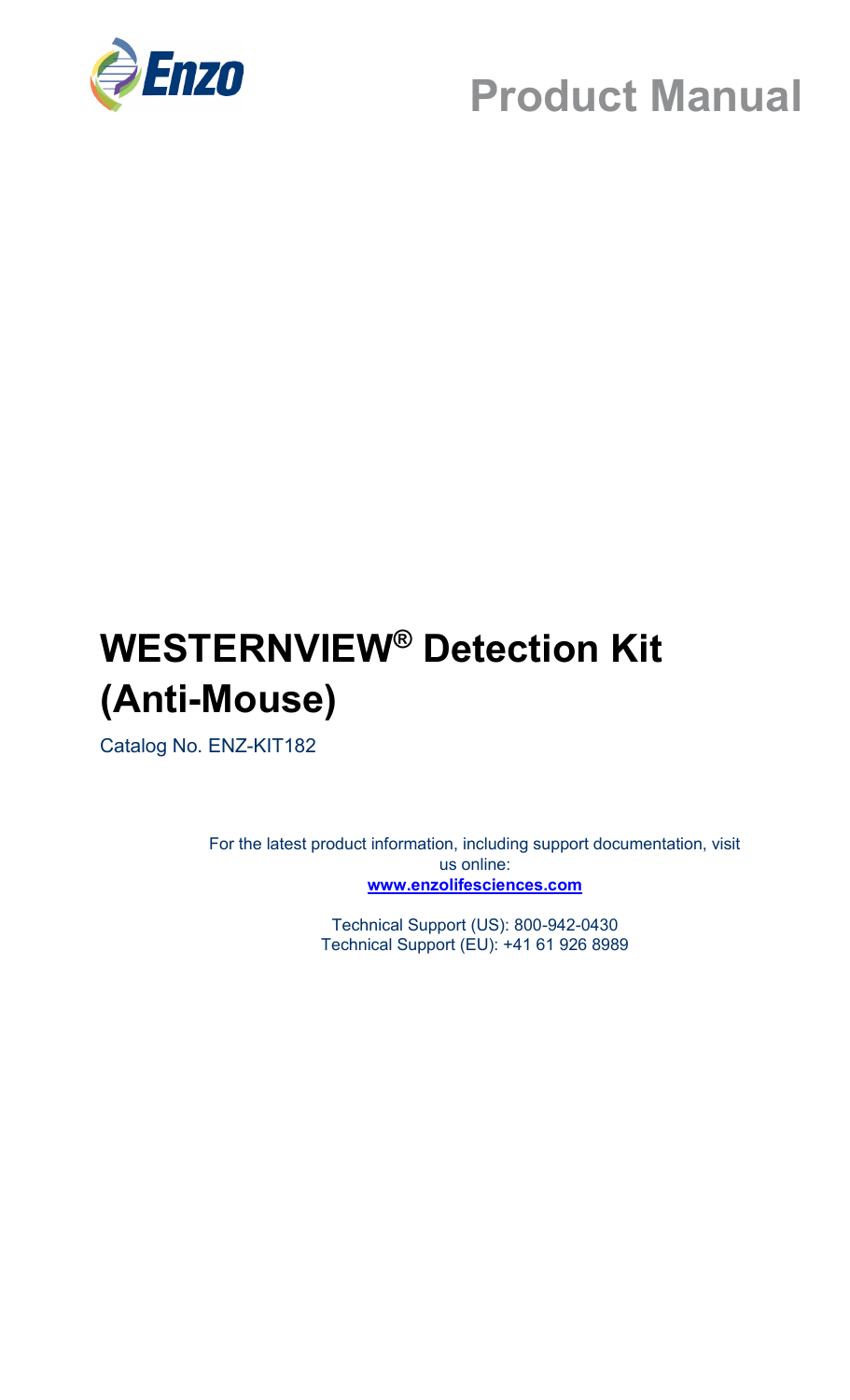

### **USE FOR RESEARCH PURPOSES ONLY**

Unless otherwise specified expressly on the packaging, all products sold hereunder are intended for and may be used for research use only. Not for use in diagnostic procedures. Purchase does not include any right or license to use, develop or otherwise exploit these products commercially. Any commercial use, development or exploitation of these products or development using these products without the express written authorization of Enzo Life Sciences, Inc. is strictly prohibited. Buyer assumes all risk and liability for the use and/or results obtained by the use of the products covered by this invoice whether used singularly or in combination with other products.

### **LIMITED WARRANTY; DISCLAIMER OF WARRANTIES**

These products are offered under a limited warranty. The products are guaranteed to meet all appropriate specifications described in the package insert at the time of shipment. Enzo Life Sciences' sole obligation is to replace the product to the extent of the purchasing price. All claims must be made to Enzo Life Sciences, Inc., within five (5) days of receipt of order. THIS WARRANTY IS EXPRESSLY IN LIEU OF ANY OTHER WARRANTIES OR LIABILITIES, EXPRESS OR IMPLIED, INCLUDING WARRANTIES OF MERCHANTABILITY, FITNESS FOR A PARTICULAR PURPOSE, AND NON- INFRINGEMENT OF THE PATENT OR OTHER INTELLECTUAL PROPERTY RIGHTS OF OTHERS, AND ALL SUCH WARRANTIES (AND ANY OTHER WARRANTIES IMPLIED BY LAW) ARE EXPRESSLY DISCLAIMED.

### **TRADEMARKS AND PATENTS**

Several Enzo Life Sciences products and product applications are covered by US and foreign patents and patents pending. Enzo is a trademark of Enzo Life Sciences, Inc.

> **FOR RESEARCH USE ONLY. NOT FOR USE IN DIAGNOSTIC PROCEDURES.**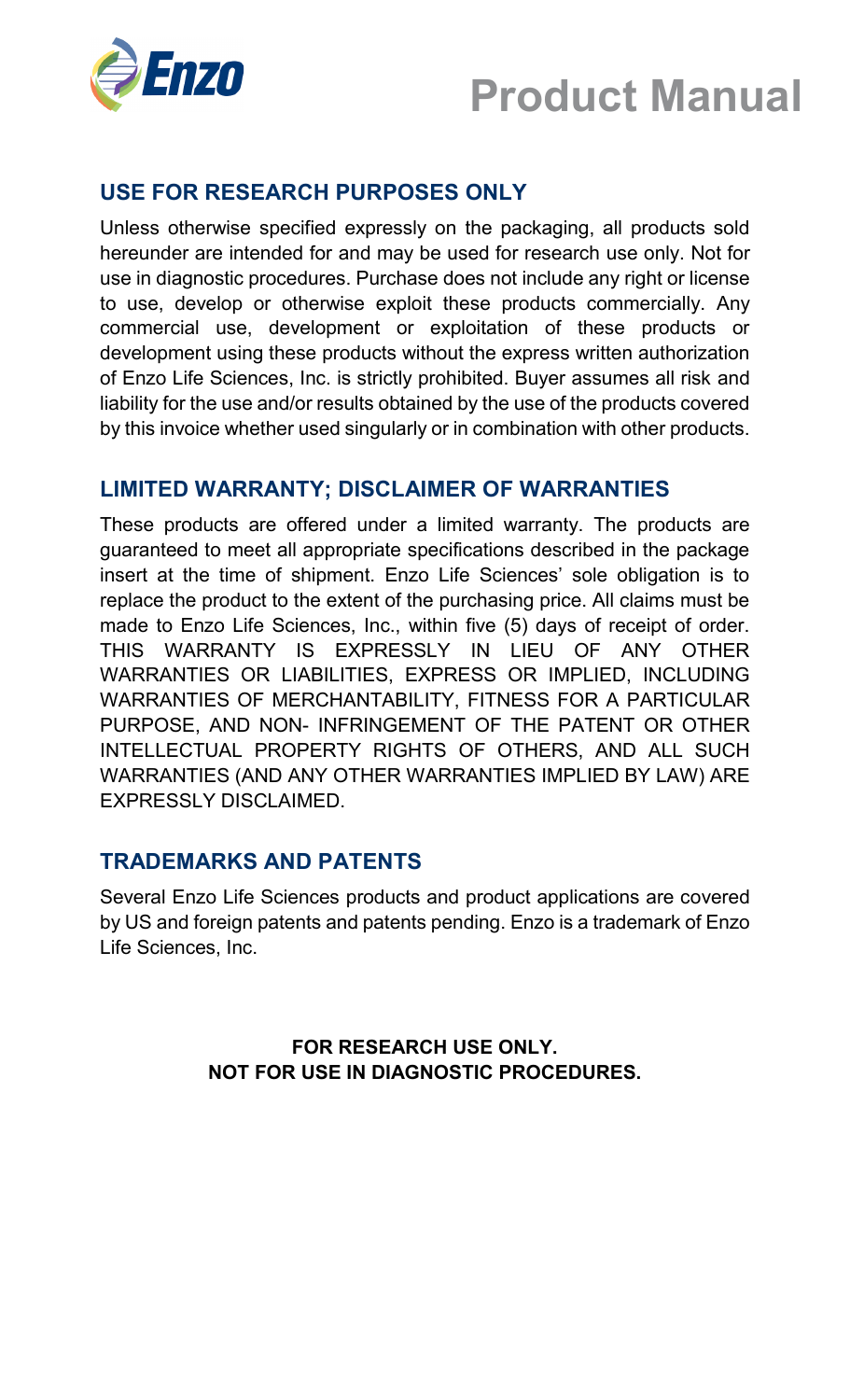

## ⋇

Please read entire booklet before proceeding with the assay.



Carefully note the handling and storage conditions of each kit component.



Please contact Enzo Life **Sciences Technical** Support if necessary.

## **TABLE OF CONTENTS**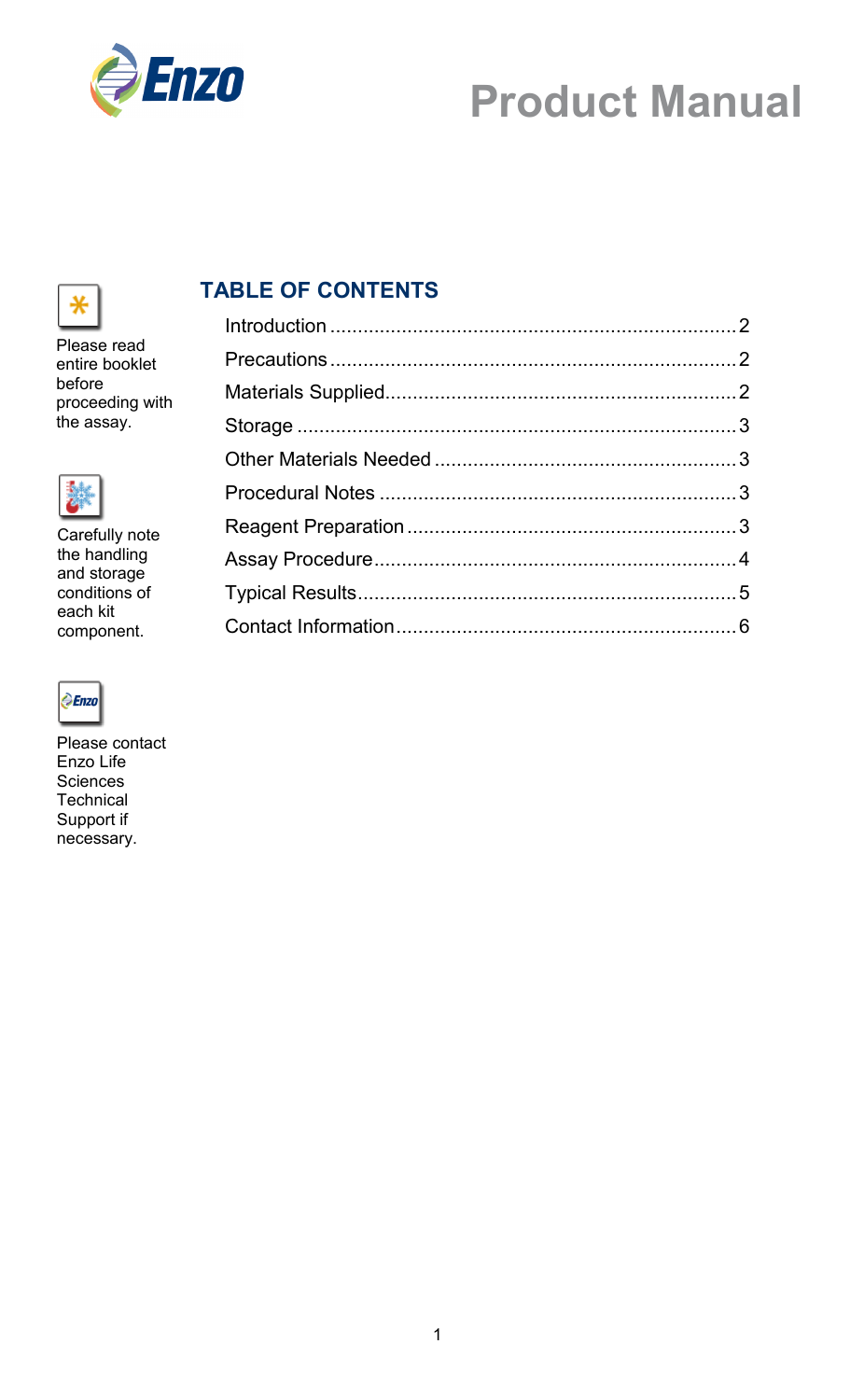



### **INTRODUCTION**

The WESTERNVIEW® Detection Kit (Anti-Mouse) can be used to identify primary mouse antibodies on a Western Blot using immunodetection. The kit contains a complete reagent set, with optimized ready-to-use or ready-to-dilute reagents.

### **PRECAUTIONS**

### **FOR RESEARCH USE ONLY.**

### **NOT FOR USE IN DIAGNOSTIC PROCEDURES.**

- 1. Wash Buffer (10X) contains azide, which may react with lead or copper plumbing. When disposing of reagents always flush with large volumes of water to prevent azide build-up.
- 2. Kit performance was tested with a variety of antibodies; however it is possible that high levels of interfering substances may cause variation in assay results.

### **MATERIALS SUPPLIED**

1. **Antibody Diluent, 4 x 90 mL**

Diluent solution for dilution of primary and secondary antibodies.

2. **NBT/BCIP, 100 mL**

Ready-to-use solution for chromogenic blotting.

#### 3. **Wash Buffer (10X), 2 x 100 mL**

10X Wash Buffer for washing membrane.

#### 4. **Secondary Antibody (AP Anti-Mouse), 4.5 mL**

Anti-Mouse secondary antibody conjugated to alkaline phosphatase for detection of mouse-based primary antibodies in Western Blot.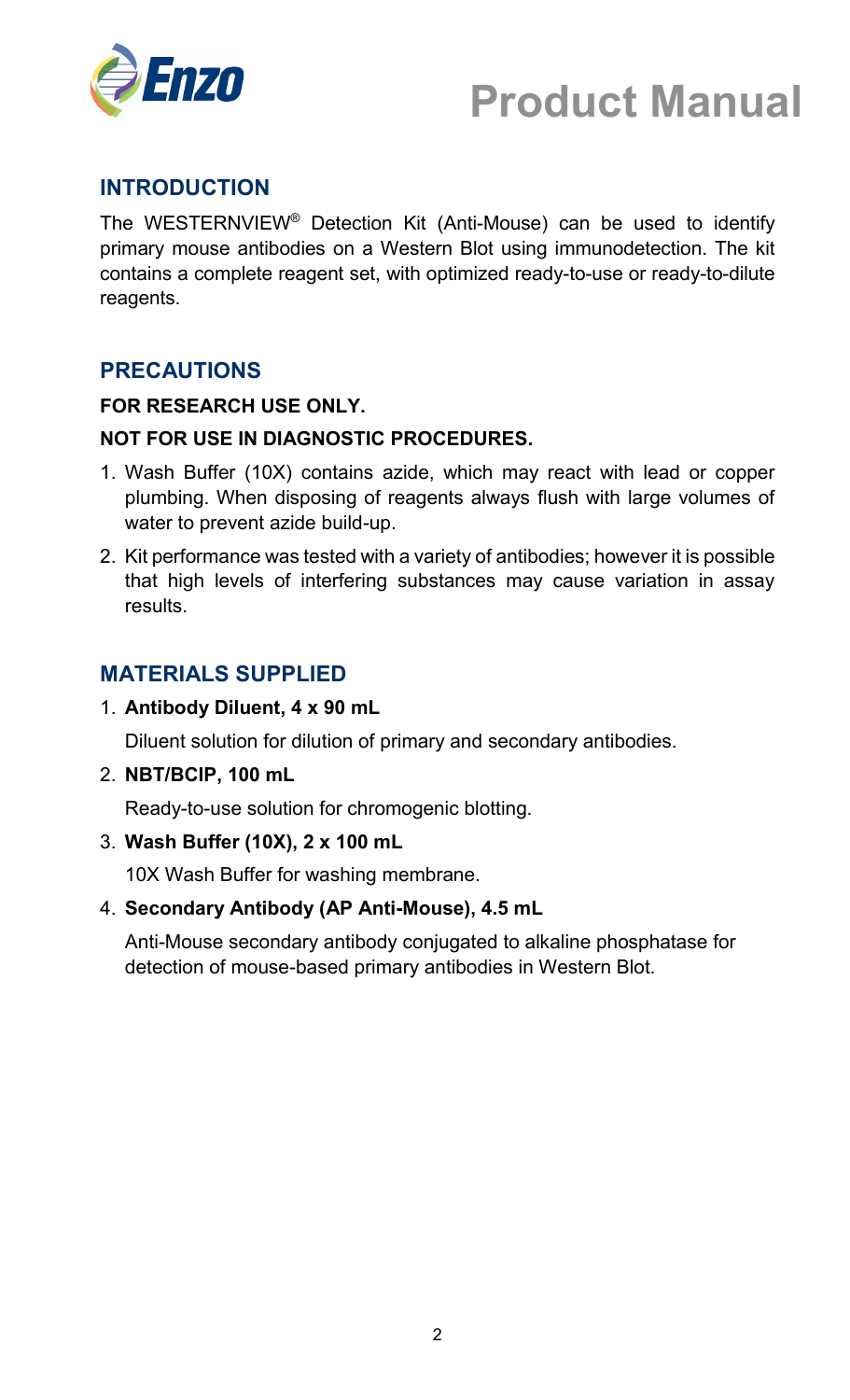

## **STORAGE**

All components of this kit are stable at 4°C until the kit's expiration date.

## **OTHER MATERIALS NEEDED**

- 1. Deionized or distilled water.
- 2. Precision pipets for volumes between 5 µL and 1,000 µL.
- 3. Tubes
- 4. Incubation trays for membrane
- 5. Orbital or rocking shaker

### **PROCEDURAL NOTES**

- 1. Do not mix components from different kit lots or use reagents beyond the kit expiration date.
- 2. Always use gloves when handling reagents.
- 3. Use clean forceps to handle membranes.
- 4. Use pure alkaline phosphatase-free water.
- 5. Do not allow PVDF membranes to dry. If the membrane dries, rinse it first with methanol and then with water before proceeding.
- 6. Add solutions to the trays slowly to avoid bubbles forming under the membrane.

### **REAGENT PREPARATION**

#### **Secondary Antibody (AP Anti-Mouse).**

Prepare Secondary Antibody (AP Anti-Mouse) at 1:100 dilution in Antibody Diluent. For example, for 1:100 dilution, add 100 µL antibody in 10 mL Antibody Diluent.

*NOTE: The optimal antibody concentration may need to be experimentally determined.*

#### **Wash Buffer (1X)**

Prepare the 1X Wash Buffer by diluting 10 mL of supplied 10X Wash Buffer with 90 mL of deionized water. This can be stored at room temperature until the kit expiration date, or for 3 months, whichever is earlier.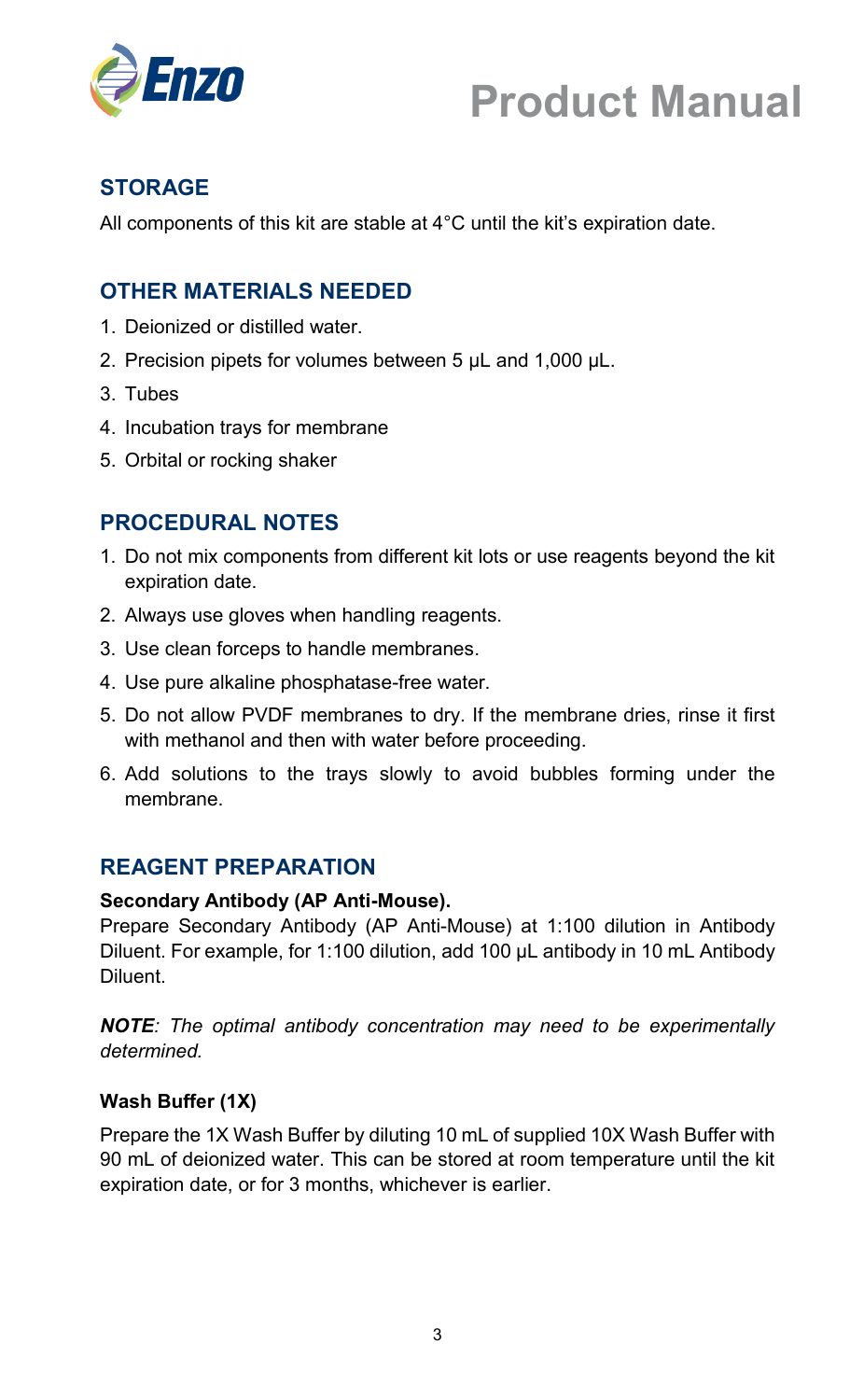

## **ASSAY PROCEDURE**

- 1. After incubation with primary antibody, place the membrane in an appropriate plastic tray and gently wash 3-4 times with enough 1X Wash Buffer to cover the membrane for 10 minutes per wash in orbital or rocking shaker.
- 2. During the last wash, prepare Secondary Antibody (AP Anti-Mouse) as previously described.
- 3. Add enough Secondary Antibody solution to completely cover the membrane and incubate for 1 hour at room temperature on orbital or rocking shaker with moderate shaking.
- 4. Wash 3-4 times for 10 minutes per wash with enough 1X Wash buffer to cover the membrane in orbital or rocking shaker.
- 5. Incubate the membrane in the dark (cover tray with aluminum foil) with enough NBT/BCIP to cover membrane until purple bands appear on the membrane (Usually 10 sec to 2.5 minutes). DO NOT SHAKE.
- 6. Wash 3-5 times in distilled water.
- 7. For optimal image result, scan the membrane after step 6.
- 8. If necessary, dry the membrane with filter paper or under an infrared lamp and store at 4°C.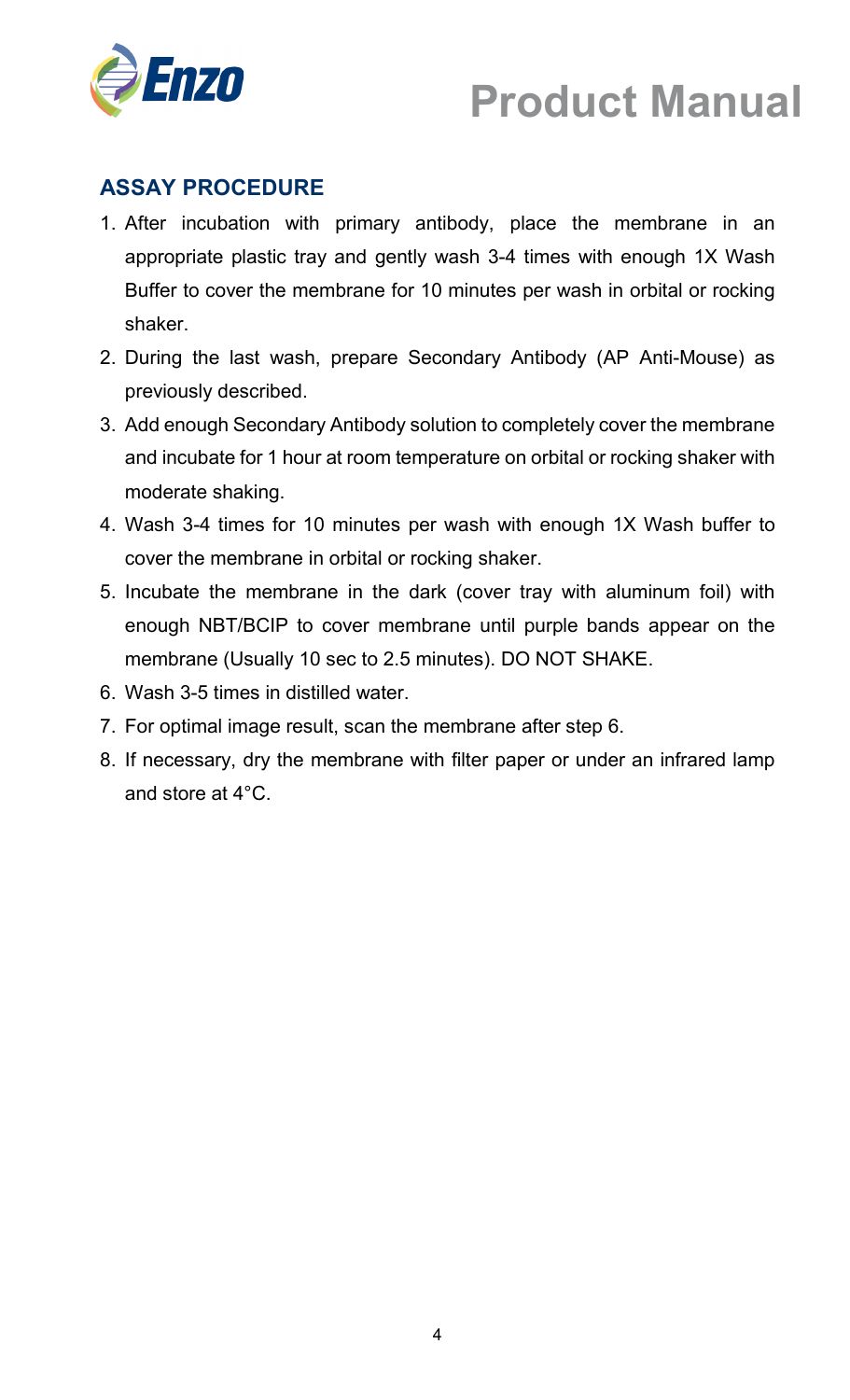



### **TYPICAL RESULTS**

The results shown below are for illustration only.

## Jurkat cells treated with or without 12.5 µM Etoposide for 18 hours 12 µg total lysate loaded